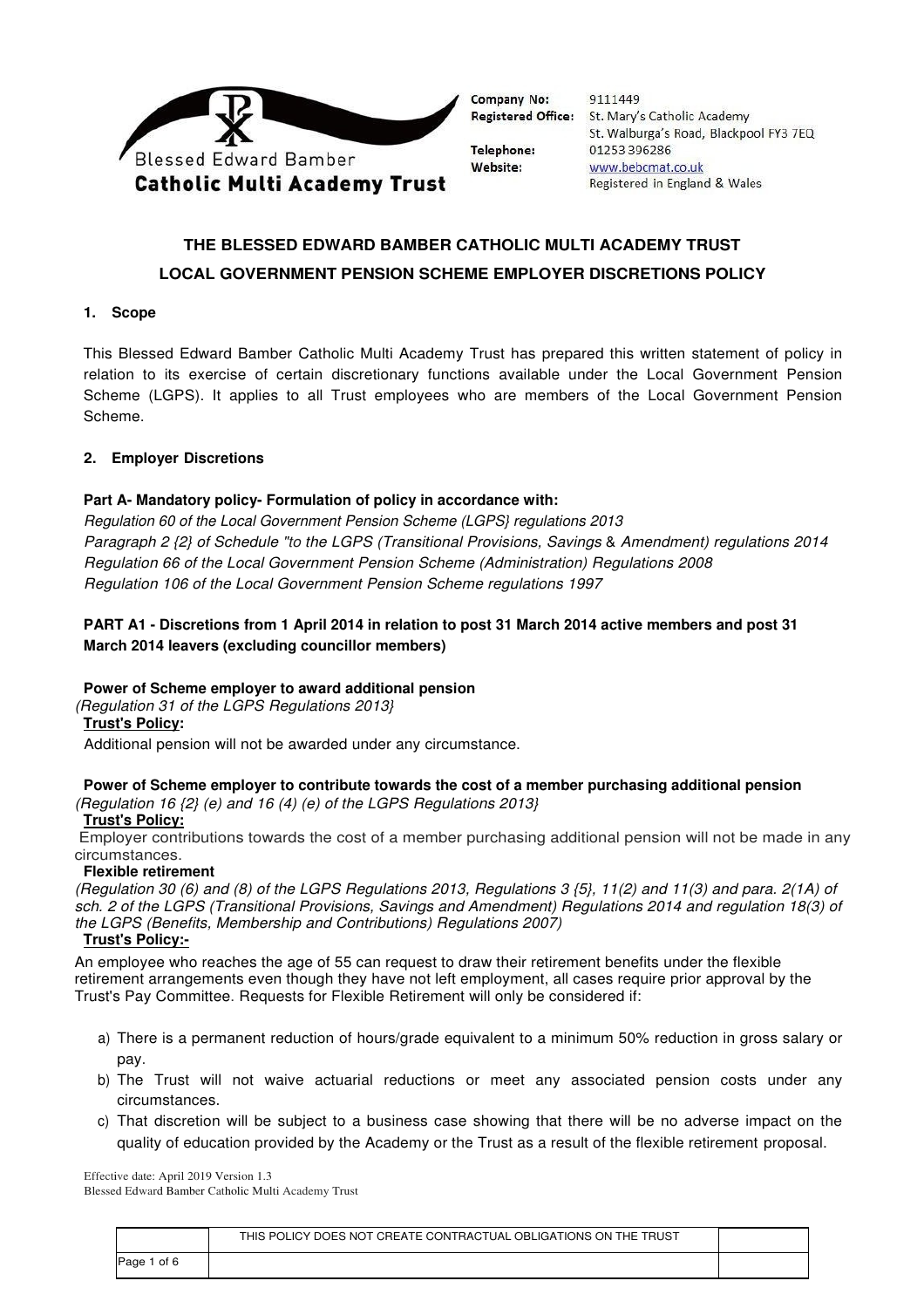d) The employee is aware that if they rejoin the LGPS scheme they will not be able to claim their pension benefits again. Following any further reduction in their hours, any further pension benefits that are accrued would become payable upon leaving employment.

## **Early retirement and waiving actuarial reductions**

(Schedule 2 paragraphs1(1)(c), 2(1), 2(2) and Regulation 3 (1) of the LGPS (Transitional Provisions, Savings and Amendment) Regulations 2014, Regulation 30{8} of the LGPS Regulations 2013 and regulation 30{5} and 30A(5) of the LGPS (Benefits, Membership and Contributions) Regulations 2007)

## **Trust's Policy:-**

The Trust will not waive actuarial reductions or meet any associated pension costs under any circumstances. **PART B - Formulation of policy in accordance with further discretions under the Local Government Pension Scheme Regulations 2013**

## **Shared Cost Additional Voluntary Contributions (SCAVCs)**

(Regulation 17 of the LGPS Regulations 2013)

#### **Trust's Policy:**

The Authority has decided not to adopt a shared cost AVC scheme.

## **Late transfer requests**

(Regulation 100{6) and 22(7) and (8) of the LGPS Regulations 2013 and reg. 10(6) of the LGPS (Transitional Provisions, Savings and Amendment) Regulations 2014)

## **Trust's Policy:**

Requests made outside of the 12 month period will not be considered unless

- No previous option was given to the member due to a clear administration error (e.g. service declared but the transfer quotation had never been requested)
- Where there has been an administrative delay in processing the initial request which was received within the initial 12 months of active membership
- There is clear evidence that they had not been informed of, or could not reasonably have known of the time limit.

Any request to extend the deadline based on one of the above reasons is delegated to the ChiefExecutive Officer .

# **Contributions payable by active members**

(Regulation 9 and 10 of the LGPS Regulations 2013)

# **Trust's Policy:**

The Trust determines individual employee contribution rate for the forthcoming financial year each April. This is done according to the employee's actual pensionable pay. If the employee believes that they their contribution rate is incorrect they should state this in writing to their Headteacher within 30 days of being notified of the new rate.

Should an employee have a change in salary during the year then the Trust will not amend the contribution rate until the following April when the exercise is carried out for all members. However, if an employee is subject to a significant salary change they can elect in writing that their contribution rate be reassessed.

#### **Assumed Pensionable Pay**

(Regulation 21(4)(5), (5A) and (5B) of the LGPS Regulations 2013)

#### **Trust's Policy:**

The Trust will include any 'regular lump sum payments' where it is judged that it is reasonable to assume

|             | THIS POLICY DOES NOT CREATE CONTRACTUAL OBLIGATIONS ON THE TRUST |  |
|-------------|------------------------------------------------------------------|--|
| Page 2 of 6 |                                                                  |  |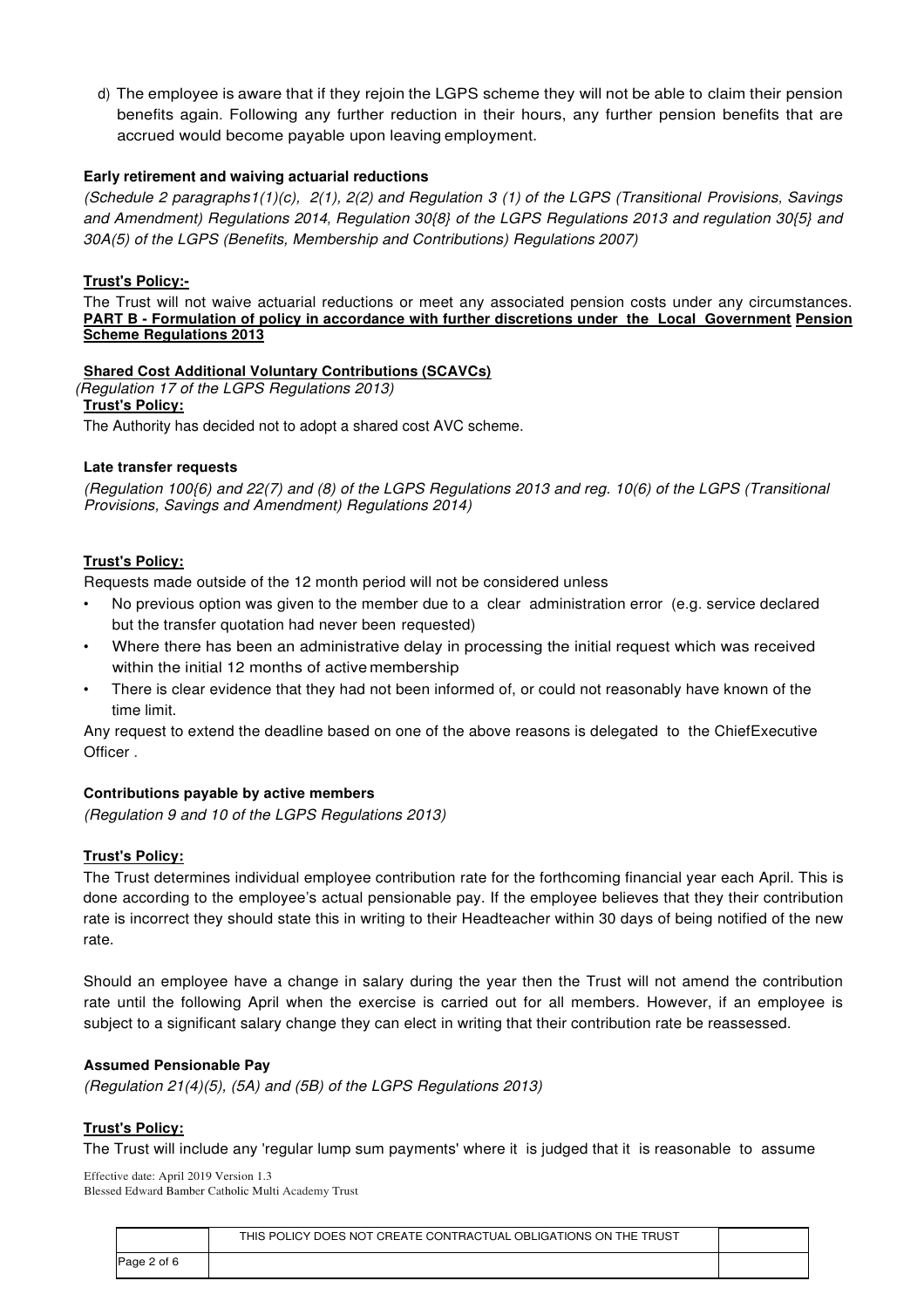that they would have continued to have been paid. Where the pensionable pay received in the relevant 3 month period was, in the Trust's opinion, materially lower than the level of pensionable pay that the member normally receives, the Trust will consider replacing the actual pensionable pay received with a higher level of pensionable pay to reflect the level of pensionable pay that the member would normally have received. The Trust myst have regard to the level of pensionable pay received in the previous 12 months when working out what level of pensionable pay the member normally receives.

| Page 3 of 6 |  |
|-------------|--|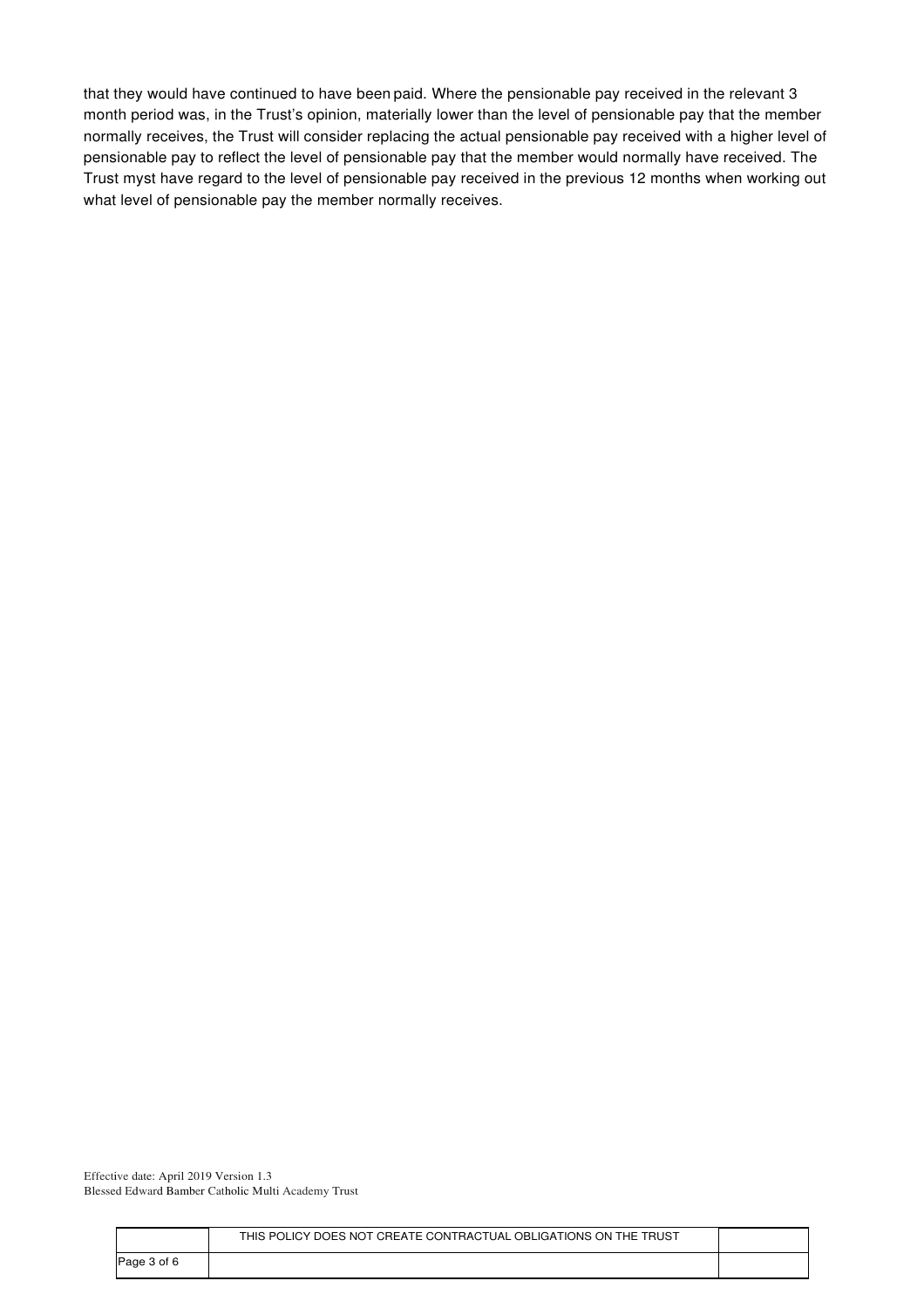# **PART C - Mandatory policy statement - Formulation of policy in accordance with:**

Regulation 7 of the Local Government (Early Termination of Employment) (Discretionary Compensation) (England and Wales) Regulations 2006 Regulation 26 of the Local Government (Early Termination of Employment) (Discretionary Compensation) (England and Wales) Regulations 2000 Regulation 14 of the Local Government (Discretionary Payments) {Injury Allowances) Regulations 2011

# **PART C1 - Discretions in relation to the Local Government (Early Termination of Employment) (Discretionary Compensation) (England and Wales) Regulations 2006**

# **Redundancy and Compensation payments**

(Regulation 5 and 6 of the Local Government (Early Termination of Employment) (Discret ionary Compensation) (England and Wales) Regulations 2006)

# **Trust's Policy:**

The Trust's policy on redundancy payments is specified in the Staffing Review  $\&$  Redundancy Procedures and there will be no further enhancement as permitted under this regulation.

# **PART C3 - Discretions in relation to the Local Government (Discretionary Payments) (Injury Allowances) Regulations 2011**

## **Injury Allowance payments**

(Regulations 3 to 7 of the Local Government (Discretionary Compensation) {Injury Allowances) Regulations 2011)

# **Trust's Policy:**

The Trust has decided not to adopt an Injury Allowance Scheme

|             | THIS POLICY DOES NOT CREATE CONTRACTUAL OBLIGATIONS ON THE TRUST |  |
|-------------|------------------------------------------------------------------|--|
| Page 4 of 6 |                                                                  |  |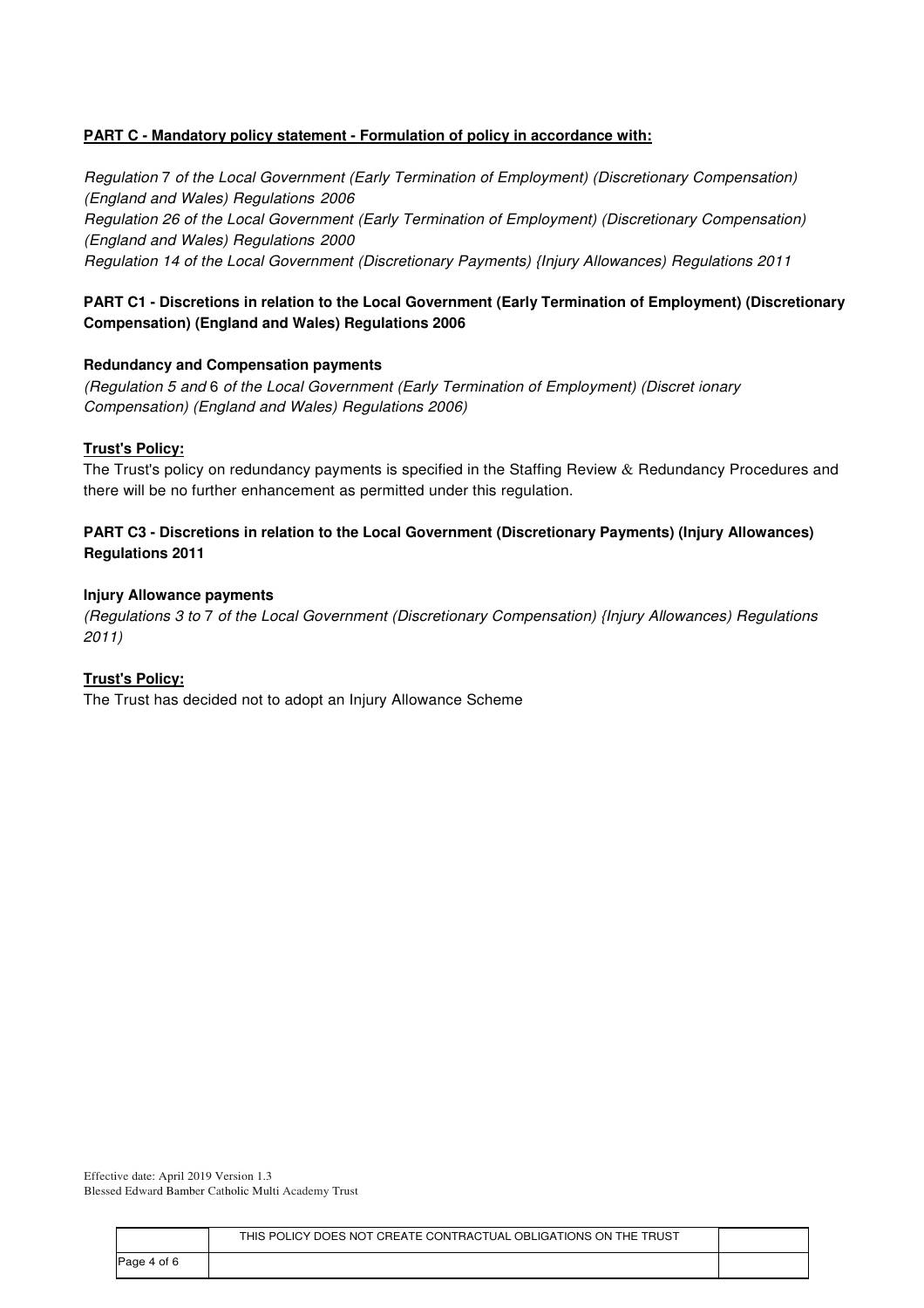## **The Role of the Pay Committee**

All requests for early retirement and voluntary redundancy need approval in line with the criteria within this policy.

The Committee will take into account the following:

- The operational implications of the retirements or redundancy on the academy/Trust
- The service benefits of the early retirement
- The needs of the individual concerned [compassionate reasons will be considered]
- The cost to the service (including any potential cost of recruitment and training);
- The ability to re-organise work amongst existing staff;
- The ability to recruit suitable new/additional staff;
- The overall impact on quality of service;
- The overall impact on performance;
- Planned structural changes.
- The Committee will also ensure that there is a fair and consistent approach to the approval of requests across the Trust.

## **The employees role in the process**

All requests under this policy must be made in the first instance in writing to their Headteacher who will then liaise with Executive Director over the approval process. The application should include an explanation of what impact, if any, the employee believes agreeing to the request will have on the academy/Trust and how, in the employee's opinion, any such impact might be accommodated. For applications of flexible retirement the employee must also specify either the revised contractual salary or working hours.

Each request will be considered on an individual basis, and decisions made on the specific merits of each case. There will be no automatic consent.

#### **Applications on Compassionate Grounds**

Compassionate grounds can cover a variety of situations and a written application outlining the case should be submitted to the Headteacher. Evidence is expected to be submitted supporting the application & the Trust reserves the right to seek additional information or evidence should it feel necessary.

#### **Dispute Resolution Procedure**

Any complaints relating to a decision made by the Pay Committee, on behalf of the Blessed Edward Bamber Catholic Multi Academy Trust, within the LGPS should be initially dealt with by a Trust's Appeal Committee. Further dispute resolution may be sought, after the determination of the Appeals Panel, via the LGPS Administration Team and finally the Pension Ombudsman

LGPS Administration Team Your Pension Service PO Box 100 County Hall Preston PRl OLD

|             | THIS POLICY DOES NOT CREATE CONTRACTUAL OBLIGATIONS ON THE TRUST |  |
|-------------|------------------------------------------------------------------|--|
| Page 5 of 6 |                                                                  |  |